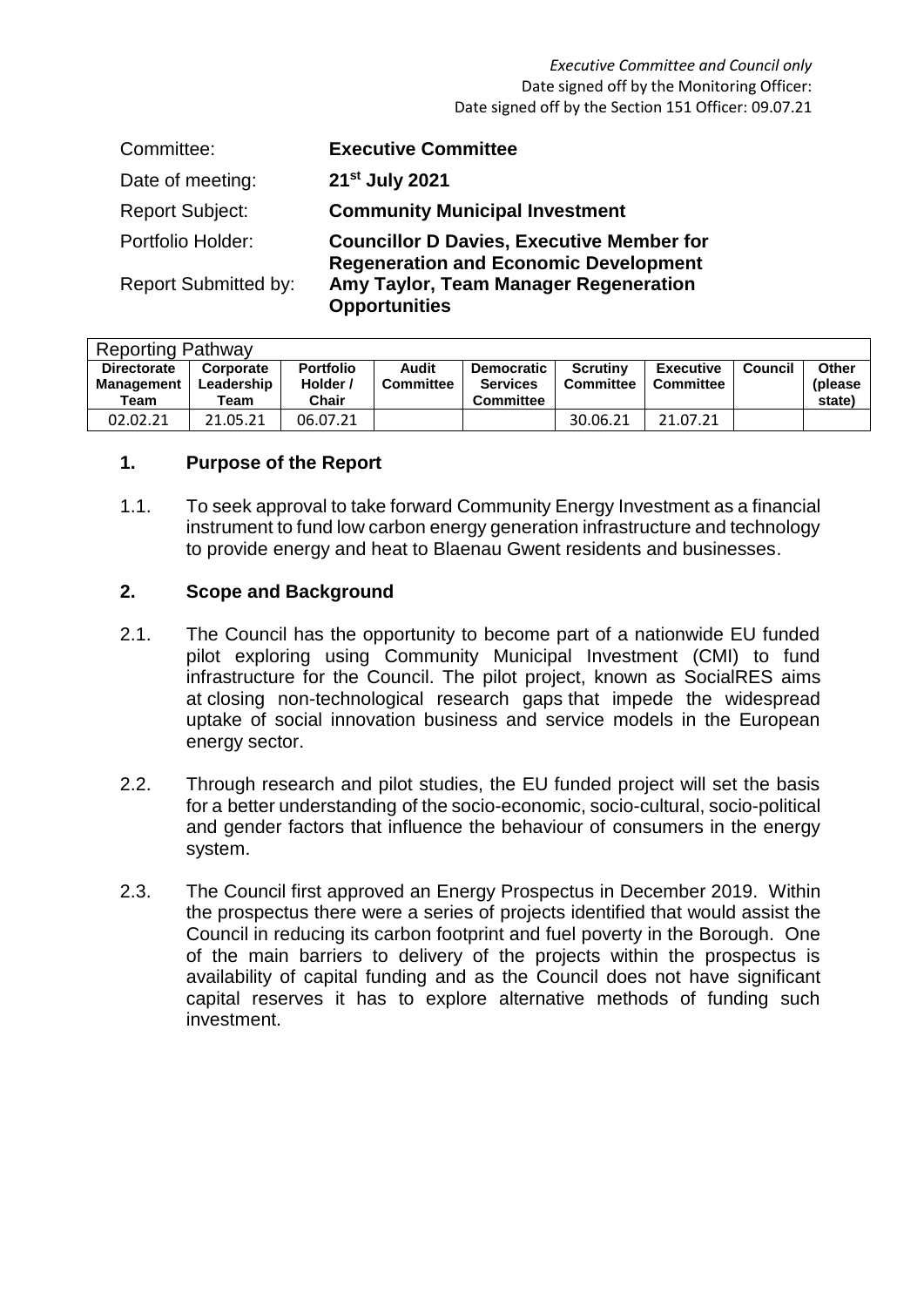- 2.4. A Community Municipal Investment (CMI) is a bond or loan instrument issued by a Local Authority directly to the public via an internet based crowdfunding platform. Due to the low-cost nature of crowdfunding CMIs can be issued via a proven, low risk, easy to use online process at rates which aims to undercut market borrowing rates and terms, while also providing a competitive investment product for local savers and investors.
- 2.5. The bonds are targeted at people living within the region of the issuing authority but are also available to people living across the UK. CMIs are built to prioritise individual investment but are compatible with the requirements of institutional investors such as pension funds. The Blaenau Gwent Community Bond would be focussed on low carbon energy generation schemes highlighted in the Energy Prospectus 2019.
- 2.6. The pilot scheme works by the Council issuing a community bond to fund circa £2m of the project costs. The bond is issued to residents and investors from Blaenau Gwent and the country to receive a percentage return on their capital for the investment. The scheme would be administered by Abundance, who are a separate Financial Conduct Authority (FCA) registered company, on behalf of the Council. Legal & General (and the UK pension funds it represents) are exploring opportunities with Abundance to help supplement interest from retail investors.
- 2.7. Abundance is an FCA regulated investment platform founded in 2012 with a mission to help turn members of the public into real stakeholders in things they care about. The platform connects businesses and public sector bodies alike with investors large and small by issuing direct investments with social or environmental benefits.
- 2.8. Ordinary people get the chance to build a portfolio of investments they truly believe in, allowing anybody to invest from as little as £5. Abundance has previously raised over £100 million on their platform from over 6,500 investors towards Community and Social schemes.
- 2.9. In 2016 Abundance launched the first Local Authority Green ISA bond with Swindon Borough Council, which funded two 5MW solar parks with the participation of more than 1,600 investors. Since then, Abundance has been working to find ways to help more Local Authorities finance public infrastructure through crowdfunding opportunities.
- 2.10. West Berkshire Council worked with Abundance Investment to launch bonds seeking up to £1m to invest in energy and wider environmental projects. They saw both Local people and others from across the UK investing in their Green Energy Bonds. Local investors on average invested more individually than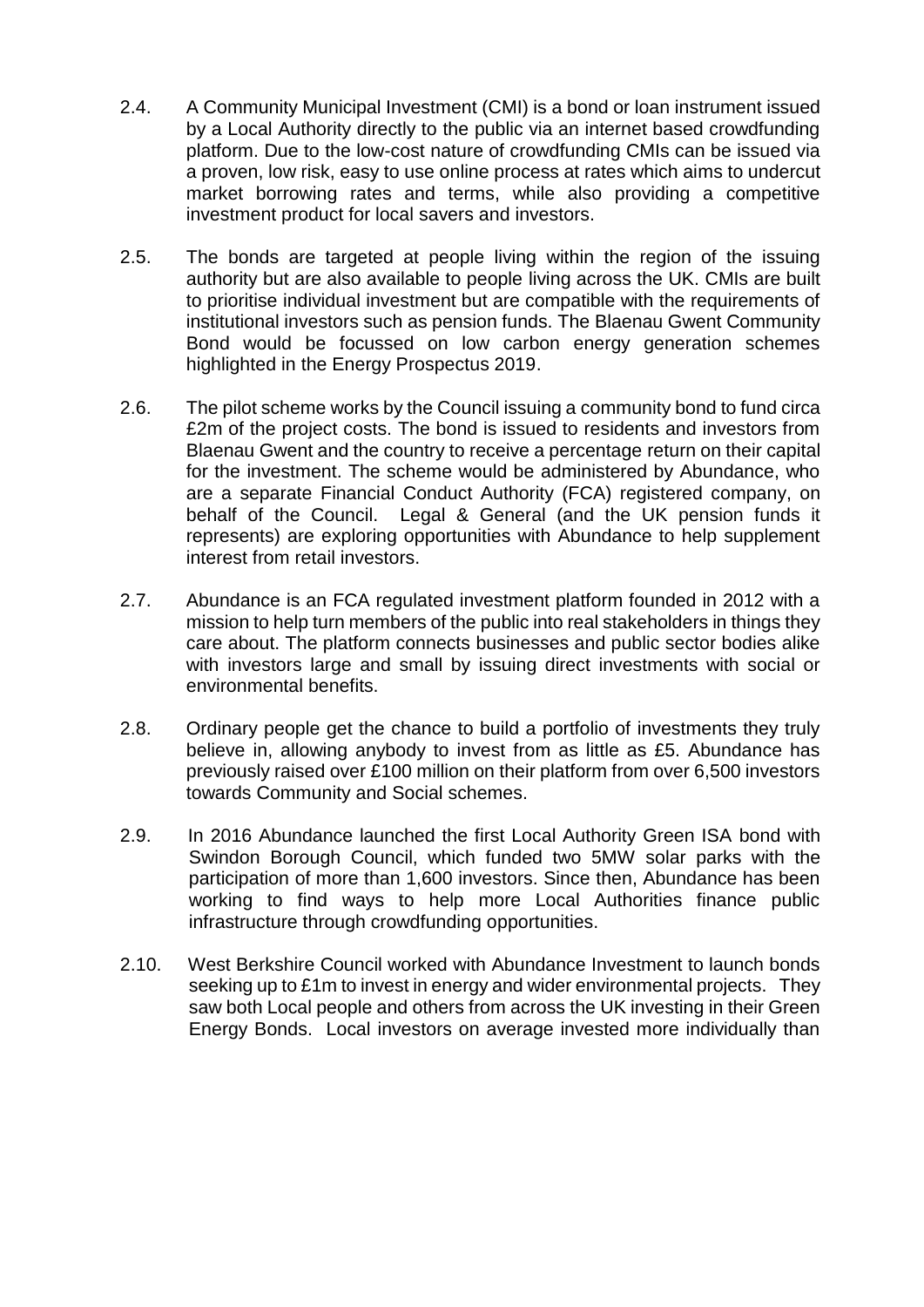other investors. The total of £1million was raised over a period of three months.

- 2.11. Participation in this research and development pilot project will also directly address rural challenges and opportunities including:
	- Participation opportunities in low carbon measures for the public:
	- Measurement of citizen engagement in reducing carbon emissions as part of the Trinity College Dublin research study of resident's attitudes towards the Council in building a low carbon future;
	- Promote and reinforce public support for the Blaenau Gwent Decarbonisation Plan;
	- Support delivery of low carbon, reduced cost and locally generated energy and the development of the local foundational and circular economy;
	- Access to low carbon energy for businesses and communities;
	- Job creation in low carbon industries

# **3. Options for Recommendation**

3.1 The Regeneration Scrutiny Committee considered this report and supported Option One at its meeting on 30<sup>th</sup> June 2021.

## *Option One – Proceed with Launching a Community Bond (preferred option)*

- 3.1. Proceed with the SocialRes Project and work towards development of a Community Bond offer.
- 3.2. This will include undertaking initial due diligence of the legal agreements and overall approach but funding is available through abundance in order to carry out the required evaluation (See section 5.1).
- 3.3. By pursuing this option the Council would gain access to lower cost, financial investment to support with development of pipeline projects outlined in the Energy Prospectus 2019.
- 3.4. This can be used to replace or alongside Public Works Loan Board (PWLB) funding. If the pilot is successful further bond offers can be considered in the future.

### *Option Two – Do Nothing*

3.2 Do nothing. There are no benefits identified with Do Nothing.

*Preferred Option* It is recommended that Executive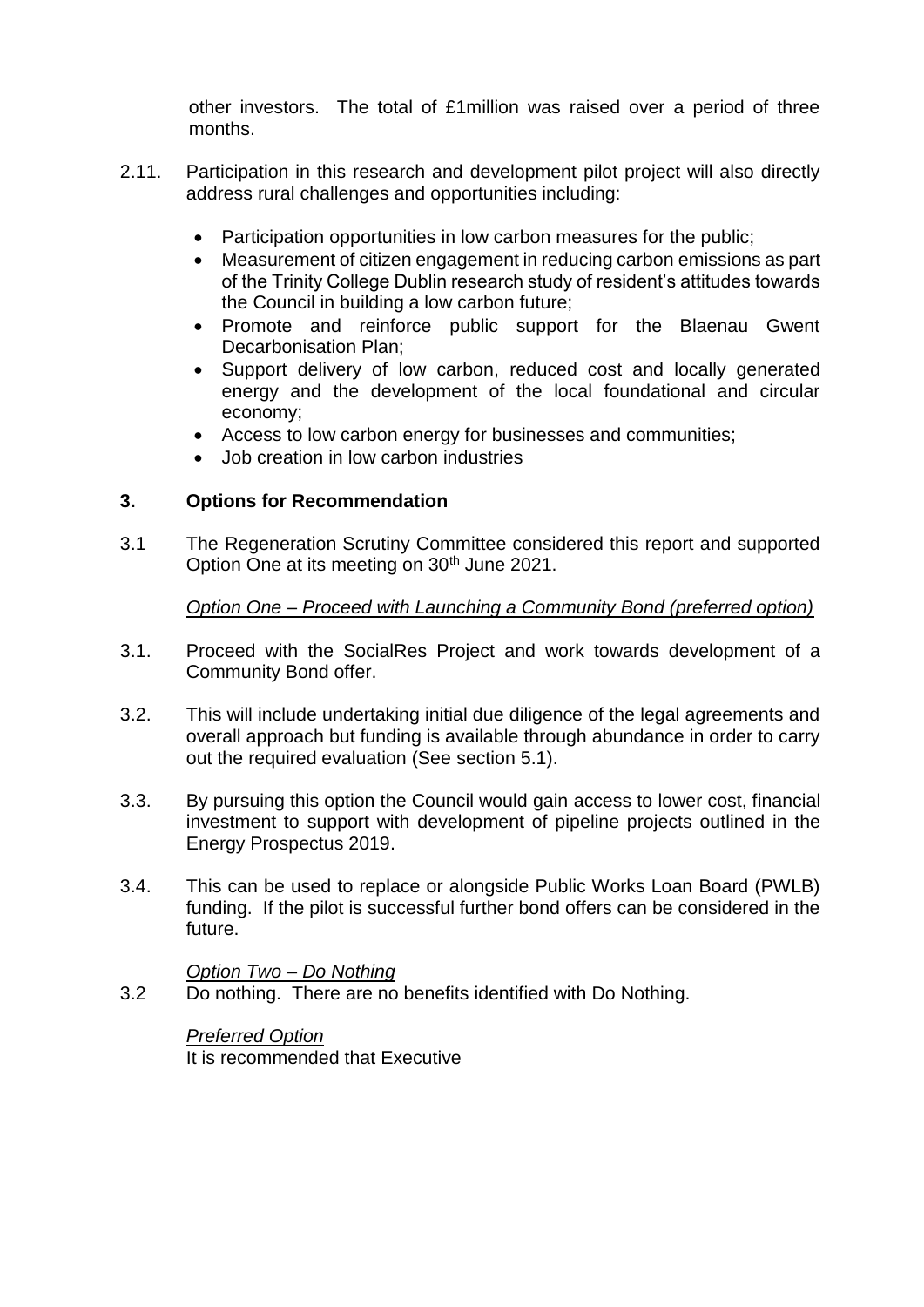- Endorses Option One as the preferred way to proceed;
- Due diligence commences alongside the Head of Legal and Corporate Compliance together with the Chief Officer Resources;
- Endorses the launch of Community Municipal Bonds subject to due diligence and final sign off of the necessary agreements delegated to the Head of Legal and Corporate Compliance in consultation with the Chief Officer for Resources; and
- That the Chief Officer Resources is delegated to determine the date of the formal launch of the bond, bond length period and bond issue rate so long as it is below the PWLB rate.

### **4. Evidence of how does this topic supports the achievement of the Corporate Plan / Statutory Responsibilities / Blaenau Gwent Well-being Plan**

- 4.1. SocialRes complies with the well-being five ways of working, supports the well-being goals and associated activities are expected to have a positive impact on all groups and people with protected characteristics.
- 4.2. This project would link to the Council's Corporate Plan 2018-2022 in creating strong and environmentally smart communities. It has the potential to assist in helping the Council realise its ambition to be a carbon neutral organisation by 2030. The project will also protect and enhance our environment and infrastructure to benefit our communities through development of an excellent low carbon local energy generation infrastructure including energy supply that can support the needs of the whole community.
- 4.3. The resulting low carbon infrastructure development opportunities listed in the Energy Prospectus 2019 such as hydro generation, solar and wind projects will also act to support a fairer sustainable economy and community by improving skills and promoting greater understanding and acceptance of low carbon energy generation and participation and ownership of climate emergency resolution.
- 4.4. Through the SocialRes Project, the Council also demonstrates its ambition as an innovative council delivering the quality services we know matter to our communities. By acting as a strong and effective partner, collaborating where possible the SocialRes project will deliver financial, business and community benefits to both Blaenau Gwent Council and the wider South Wales region.

## **5. Implications Against Each Option**

5.1 *Impact on Budget*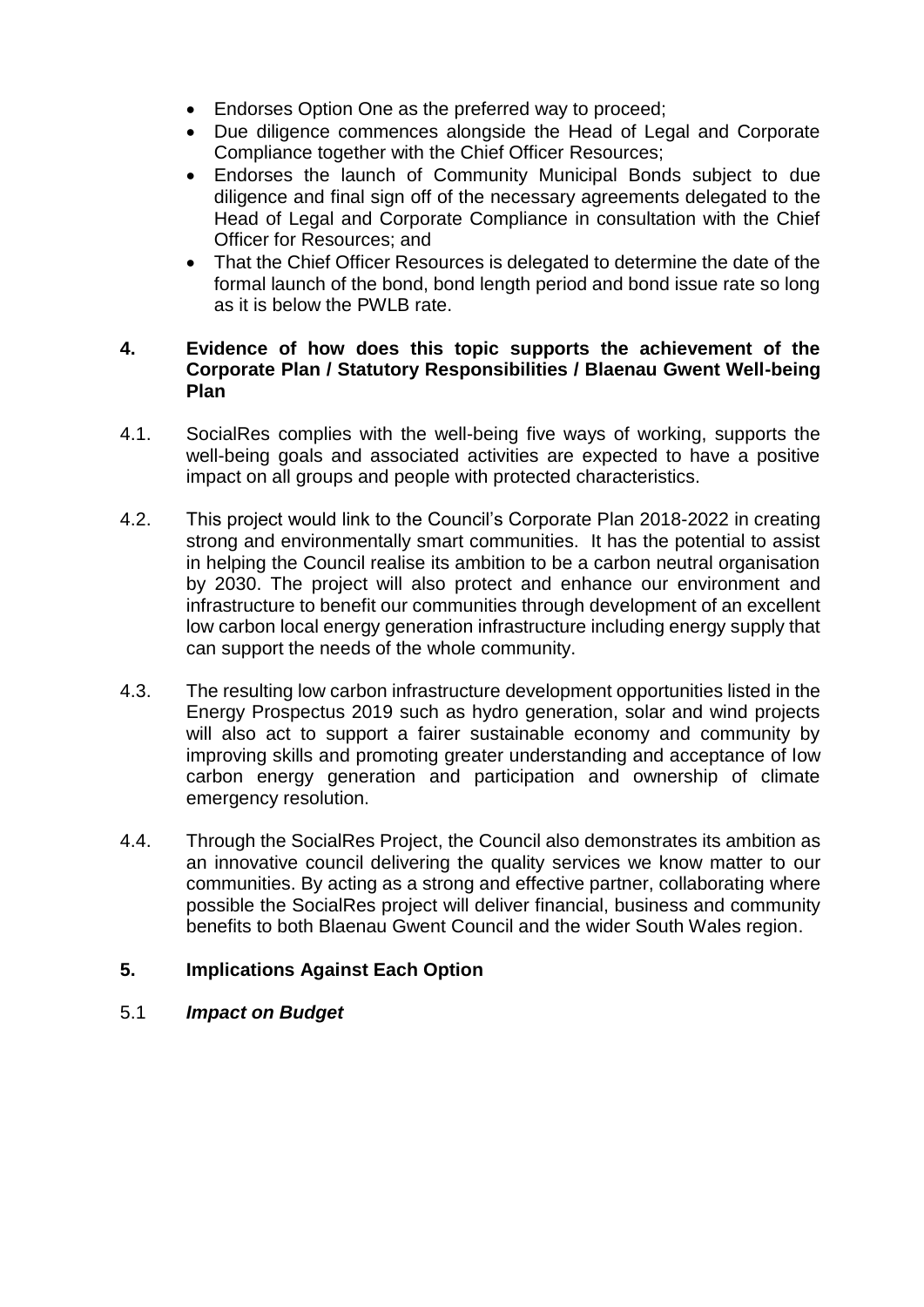- 5.1.1 The pilot includes up to £20,000 of external European funding for internal and external costs in setting up the bond. The due diligence is supported with external research from Trinity College Dublin on the success or otherwise of the bond issue so that there is a clear post implementation review of the project; the bond must be used for low carbon / green initiatives to qualify for the pilot.
- 5.1.2 Other authorities who are taking part in the pilot are Leeds City Council, Kingston Council, Warrington Council and West Berkshire Council. They will be using the proceeds of the bond to fund their own green initiative schemes.
- 5.1.3 In order to raise funds through bond issue, the Council would need to review its treasury management policy and ensure that it includes the ability to raise funds in this way. If not a change would need to be made to allow this.
- 5.1.4 A worked example of the financial benefits associated with this approach are shown in **Appendix 1**.
- 5.1.5 Each of the projects considered for utilisation of the funding will be subject to a business case for investment. Each business case will consider whole life cost of the investment including capital and revenue costs associated with any installation and ongoing maintenance. These will be considered in line with the Council's Commercial Strategy.

### 5.2 *Risk including Mitigating Actions*

- 5.2.1 Throughout the Project a risk register will be developed and maintained, with any high risks being reported within Regeneration Services Business Plan.
- 5.2.2 Risks of proceeding with Community Municipal Bonds include:
	- Lack of uptake from investors bonds are open to investors both within and outside of Blaenau Gwent;
	- As a result of COVID-19 there may be less appetite for public investment when financial situations are uncertain
- 5.2.3 Risks of Do Nothing would include:
	- Disjointed delivery of low carbon infrastructure could lead to missed opportunities and delayed delivery of projects within the Energy Prospectus;
	- The Council would need to continue using PWLB for borrowing to support delivery of large scale projects; and
	- The Council would have less options for low cost funding to shape the future low carbon direction of the energy market for both supply and demand.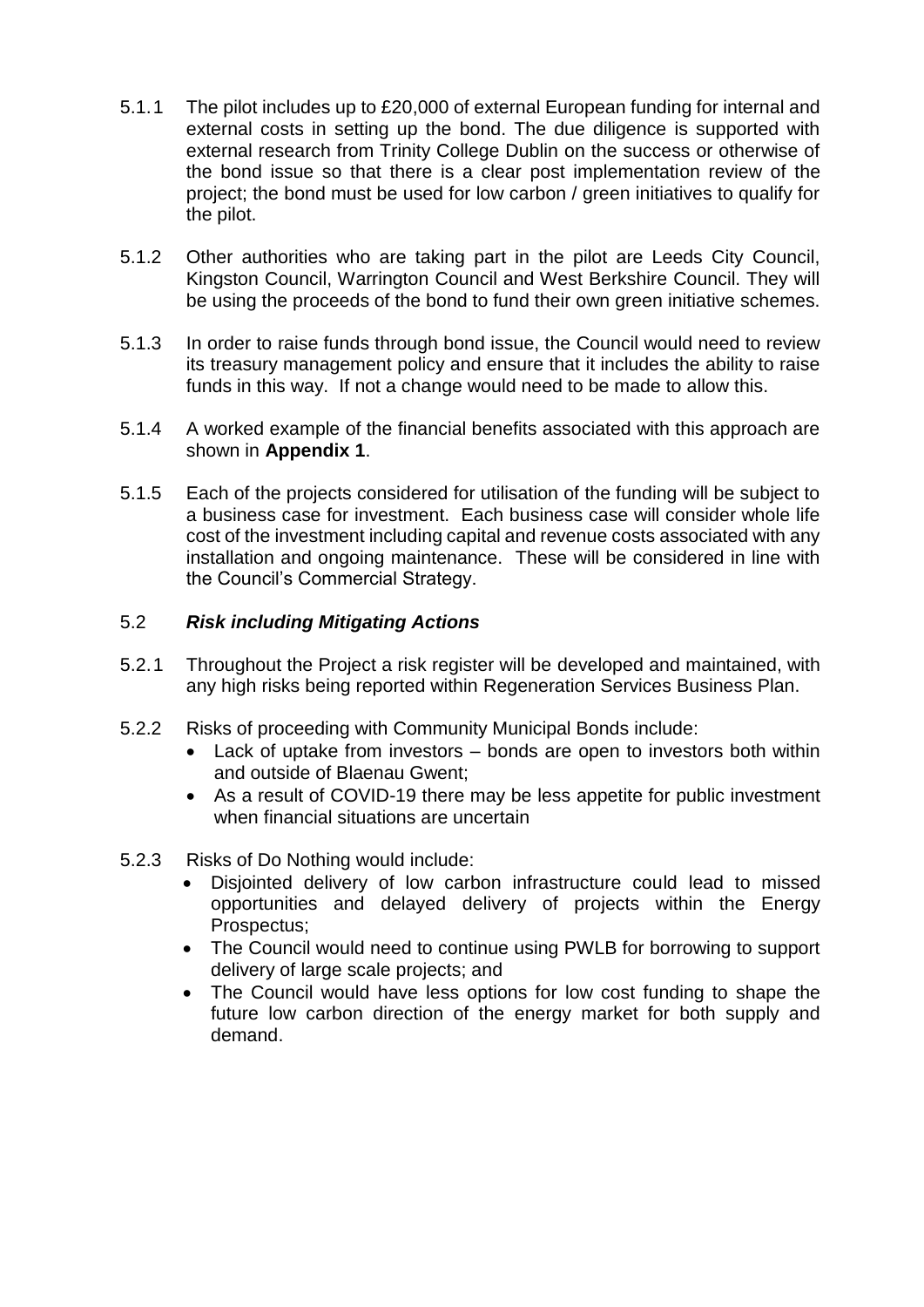### 5.3 *Legal*

- 5.3.1 The SocialRes Collaboration Agreement set out the Terms and Conditions of the EU Horizon 2020 funded grant offer, conditions of award and ownership of assets including Intellectual Property Rights on behalf of Abundance Investment.
- 5.3.2 The Council would be a subcontractor to the EU Horizon 2020 SocialRes project, and would not be held to the terms and conditions of Horizon 2020 funding.
- 5.3.3 The Council would retain full rights to the IP generated and assets generated through involvement in the project alongside Abundance Investment. When the Council issue the bond, we will need to sign an engagement letter with Abundance Investment acting as arrangers and agent of the bond, but through this the Council will also retain rights to any IP / assets generated alongside Abundance Investment.
- 5.3.4 The agreement defines the need for confidentiality of sensitive commercial, financial and data protection measures to safeguard residents who participate in purchase of Community Municipal Bonds.
- 5.3.5 A comprehensive Due Diligence exercise has been carried out by Association of Public Sector Excellence Energy (APSE), EY, Cornwall Insights, Geldards Solicitors and James Goudie QC for West Berkshire Council.
- 5.3.6 Blaenau Gwent Council Legal Department would also carry out due diligence of the project and low carbon energy generation schemes as part of any legal and financial modelling prior to launching bonds to fund low carbon technologies in Blaenau Gwent.

### 5.4 *Human Resources*

5.4.1 There are no immediate staffing/workforce implications. These will however be better understood once due diligence and review of the legal agreements has been completed. The project is being Project Managed by existing resources from within the Regeneration Section and we will seek support from other relevant departments where necessary.

### **6. Supporting Information**

#### 6.1 *Performance Information and Data*

Once the project is established a performance framework will be developed and reported accordingly.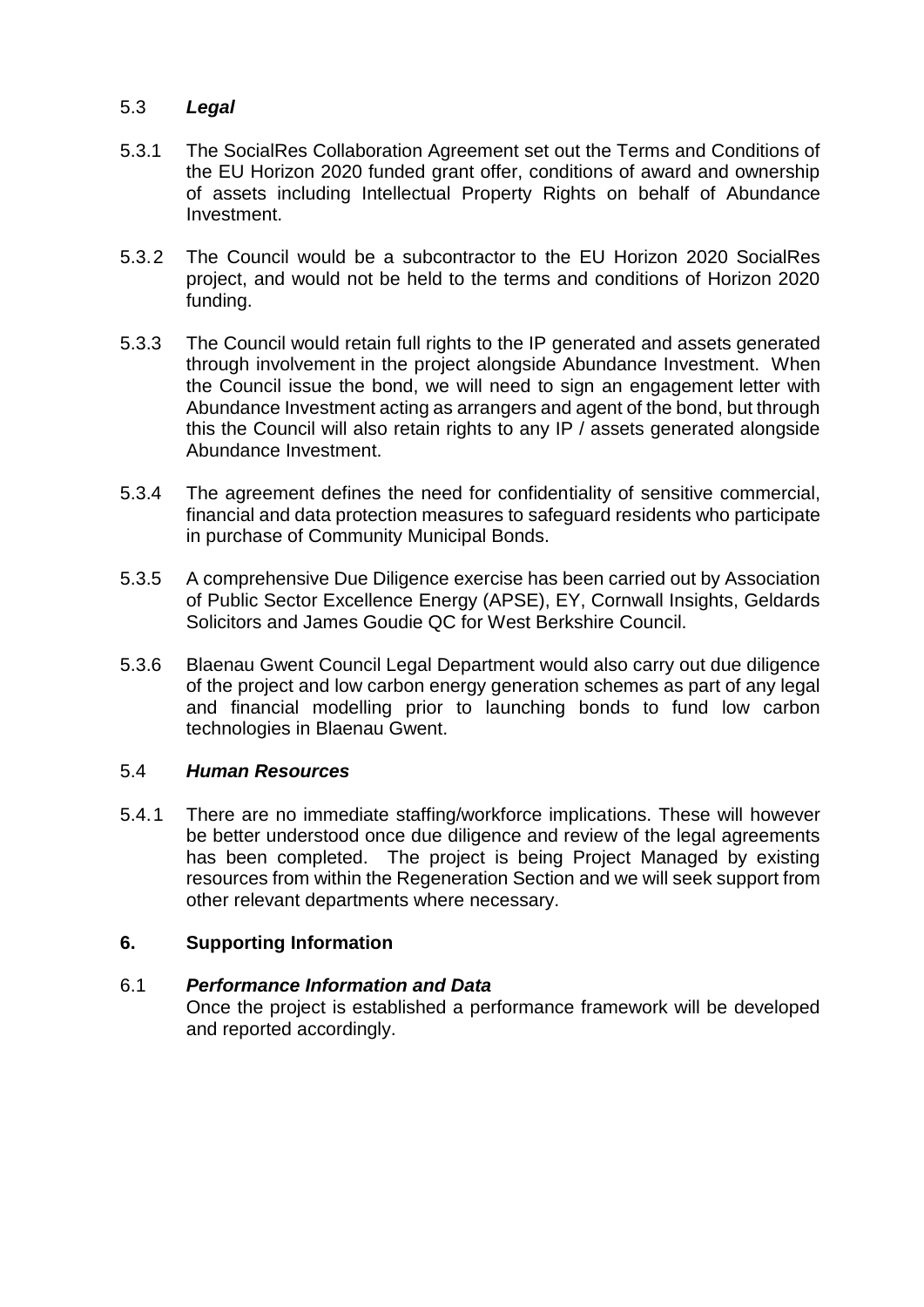# 6.2 *Expected outcome for the public*

The public will also benefit from better environmental and infrastructure management, supporting localised renewable energy generation and data management of public service provision to drive down costs and improve efficiency through technological development.

## 6.3 *Involvement (consultation, engagement, participation)*

- 6.3.1 Abundance Investment will carry out consultation via a focus group of Blaenau Gwent residents to identify if residents would be supportive of the bond issue, which would allow Blaenau Gwent and UK residents to invest in green climate positive investments that are secure and low risk paying a competitive rate of interest.
- 6.3.2 The project will seek to bring together a range of partners including developers, community stakeholders and the Council to work collaboratively to assist Blaenau Gwent to meet its low carbon aspirations and to develop the community bond offer in line with local conditions and requirements identified through the consultation process.
- 6.3.2 Blaenau Gwent Council are already working across business and industrial energy communities through the Welsh Government Smart Living Programme, Tech Valleys Business Improvement Grant Pilot and with residents through social and private sector low carbon initiatives and each of these and other established fora will be consulted and engaged as part of any development of the local community municipal bond offer.

# 6.4 *Thinking for the Long term (forward planning)*

6.4.1 The project may also assist the Council with balancing its short term needs to identify areas for potential financial efficiency (reduced energy costs) alongside its long term business and community needs for a sustainable, low carbon future through local the development of energy generation.

## 6.5 *Collaboration / partnership working*

- 6.5.1 The project is being delivered through a partnership approach. The collaboration agreement will set out the formal partnership arrangements and this will be overseen by Trinity College Dublin as the organisational research lead for the duration of the pilot project under the co-ordination of the EU funding requirements of the European Horizon 2020 programme.
- 6.5.2 Other Authorities including West Berkshire have gone through the process of due diligence and issuing a bond offer so it is hoped that by using their experiences, lessons learned and our understanding of local conditions we can deliver a successful pilot in Blaenau Gwent.